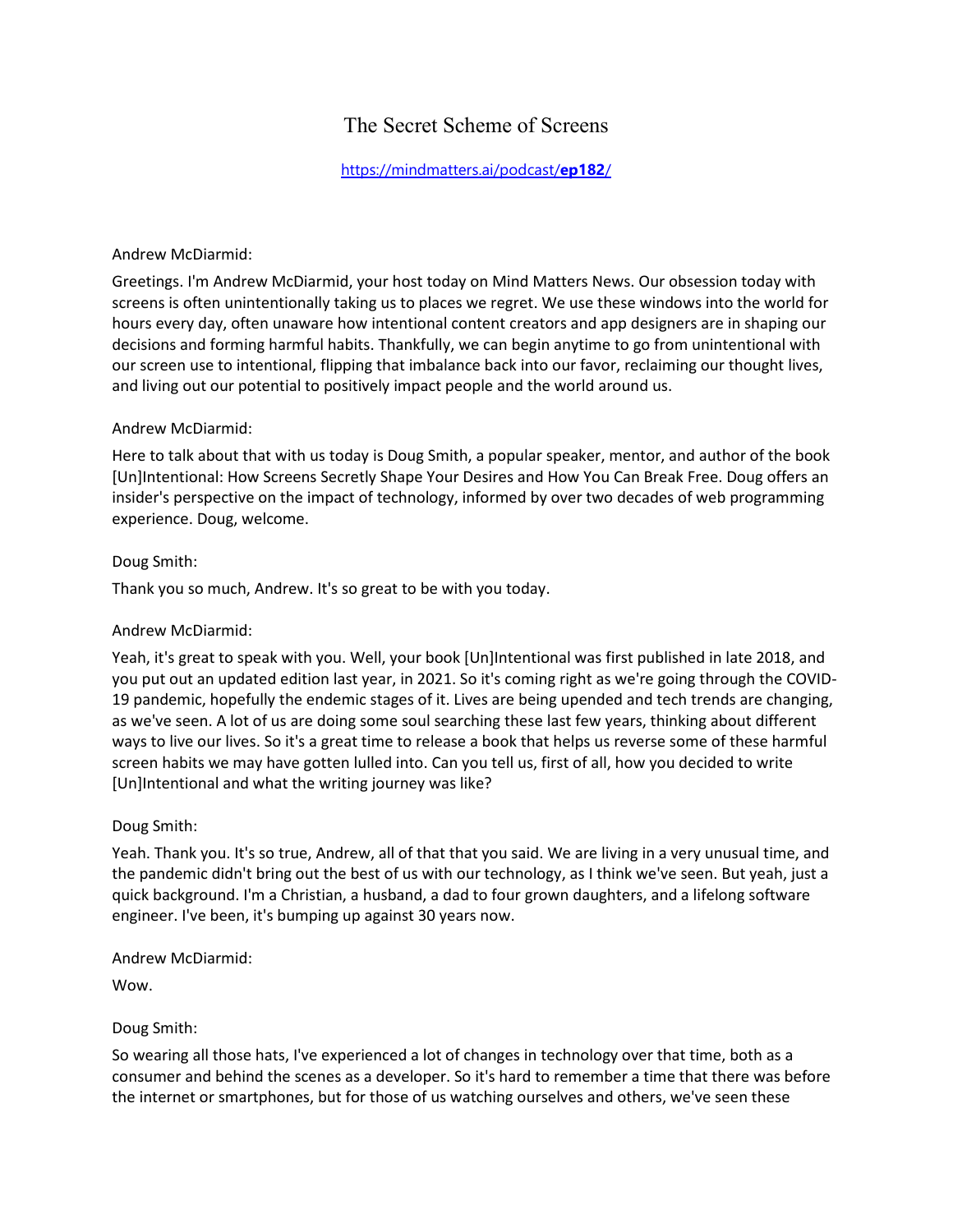changes, these habits that have been forming, these obsessions, or even some might say clinically addictions.

## Doug Smith:

I mean, it's the families at the restaurant, all looking at their screens instead of looking at each other. It's the near misses on the interstate because somebody was on their phone. I saw a photo recently of people in Ukraine that were waiting for their train to escape the trials there, and they're all on their phone, right? I have a friend that's a missionary in Papua, New Guinea, and they have trouble with YouTube over there. So it's a worldwide phenomenon, and it wasn't always this way.

## Doug Smith:

So anyway, I've been taking notes, gathering research, seeing the impact on me and my family and my friends. And finally in 2016, I felt the call to really change some of my scheduling, change my job so that I could invest what ended up being, I thought it was going to be a year, but it ended up being a two and a half year research project into this book so that I could make the case that I felt needed to be made in this time.

## Andrew McDiarmid:

Well, you've done a great job bringing these things together. It packs a powerful punch. In the introduction to the book, you tell us it can be divided into three sections, awaken, examine, and overcome. So let's start with awakening. I like how you talk about Truman Burbank in chapter one. And actually, you weave this throughout the whole book.

#### Andrew McDiarmid:

He's the main character in a movie called The Truman Show. As the story goes, he's the first baby ever adopted by a corporation, and they turn his life into a reality show. He's got fake parents, a manufactured childhood. He's married to an actress who's only pretending to be his wife. Everyone in town is acting on cue for the cameras. And Truman is entirely unaware of all this. Tell us what happens next in the story and how that relates to our immersion in screens and content today.

## Doug Smith:

Yeah, that's a really great question. Thank you. Yeah, The Truman Show really does capture what I believe is happening today in ways that I don't think most people realize. In the movie, what starts happening is that he's been living in this virtual environment, essentially, for what's bumping up against 30 years, and things are starting to fall apart. Things like a light falls from the sky and they try to cover it up. And he goes into the wrong place at the wrong time and a door opens that shouldn't. And an elevator reveals a hidden room.

## Doug Smith:

So he's starting to wonder what's going on here. And it turns out that Truman is a truth seeker. He won't give up trying to figure out what's going on. We see him even risk his life to find out what's going on. The real world, his world that he thought was real, was really a virtual world created for him. And what I believe is that many of us are really in a similar boat today. We're all on our screens all the time. And as you look around, we think it's always been this way, but the problem is, it's falling apart. The real world is suffering as a result. We're seeing epidemics of anxiety and depression and suicidality, even, on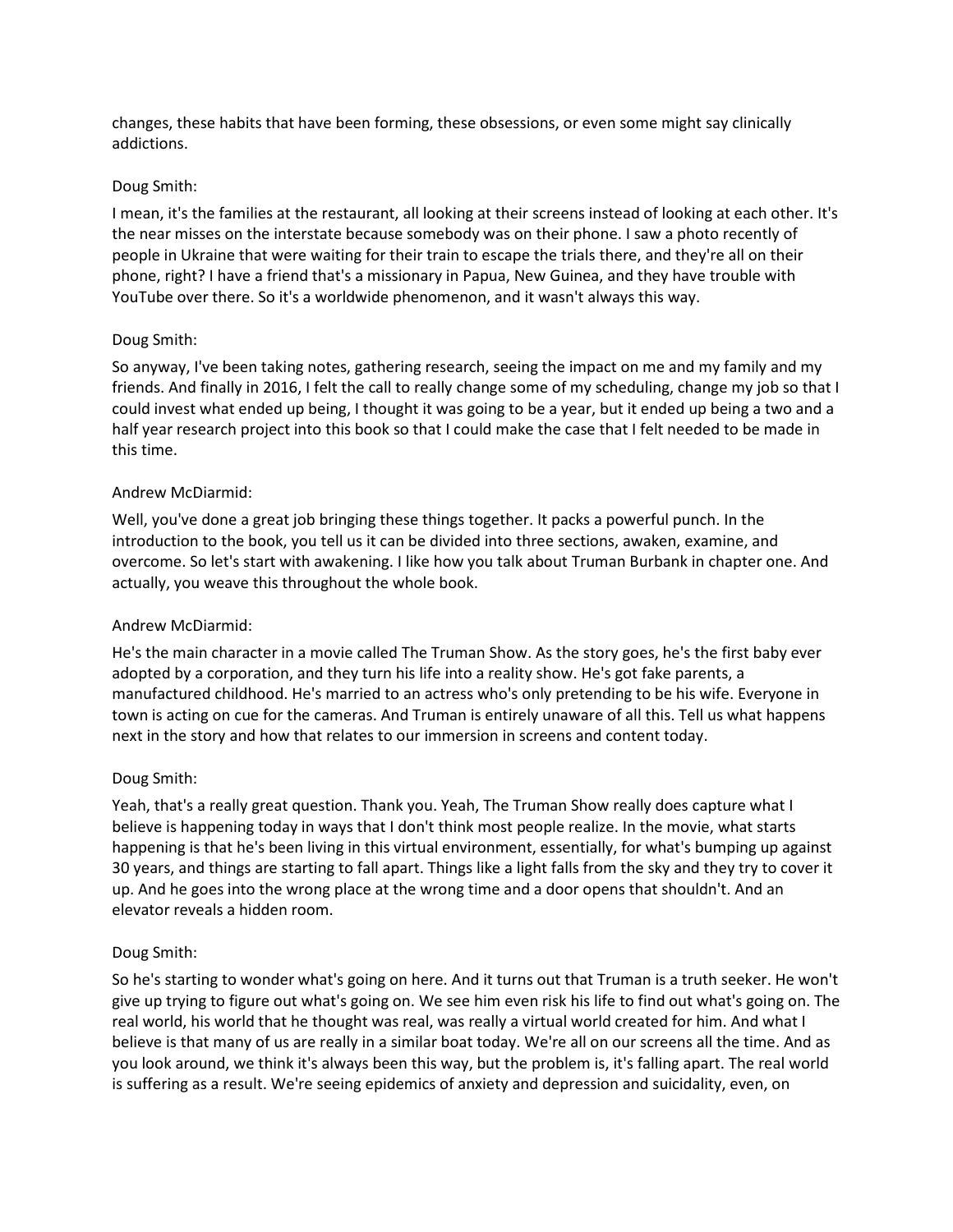people that are ... And as you watch the trendlines, a lot of those trendlines come from the adoption of some of these technologies.

#### Doug Smith:

But everyone else is doing it, so we accept it, just like Truman accepted his world until it started falling apart. But there are some of us that are finding out there is a better way, and trying to put our lives back on a path more along the lines of what we were made to live.

#### Andrew McDiarmid:

Yeah. So true, and Truman makes the perfect name for that character.

#### Doug Smith:

It does.

#### Andrew McDiarmid:

You share some really sobering statistics in the first part of your book. One of them is a 2021 study from eMarketer that found that the average US adult had increased their time on digital media in 2020 to nearly eight hours a day on average. Is that right? How did they match that?

#### Doug Smith:

It's a shocking statistic, really, and that's consuming digital media. We're talking about social media, video games, streaming video. That's more than a full-time job each week. Now, some of that time does happen because of multitasking. So think about binging Netflix while you're scrolling Instagram.

Andrew McDiarmid:

Yeah.

## Doug Smith:

But it's the real, that is the average. So you think, you know, some are even more, some are less, but that ends up being the average. So the thing that really is poignant to me is that nobody really signed up to do that. We didn't as a kid go, man, I just wish I could spend my life, the better part of a full time job, giving all my time and attention and precious data to the most powerful corporations in the world. That wasn't what we really signed up for. So that's why I called my book [Un]Intentional, because we didn't mean to sign up for that. But it is the true average, the stats show.

## Andrew McDiarmid:

Yeah, great name. Well, this increase in screen time can be linked to 2007, a year for me that lives in infamy. It's the year that Steve Jobs and Apple unleashed their iPhone, the world's first smartphone. And as of 2021, they'd sold a hundred, sorry, 1.65 billion units, which makes it one of the most successful products ever made. So how did having a screen right in our pockets and hands change us?

## Doug Smith:

Oh my, isn't that amazing? You know, we think 2007 is the date, which is 14, 15 years ago now. So again, some of the kids that came of age in that time don't know a world without it, but we can remember. It turns out that 2007 was also the year that Facebook launched. So we had this perfect storm of the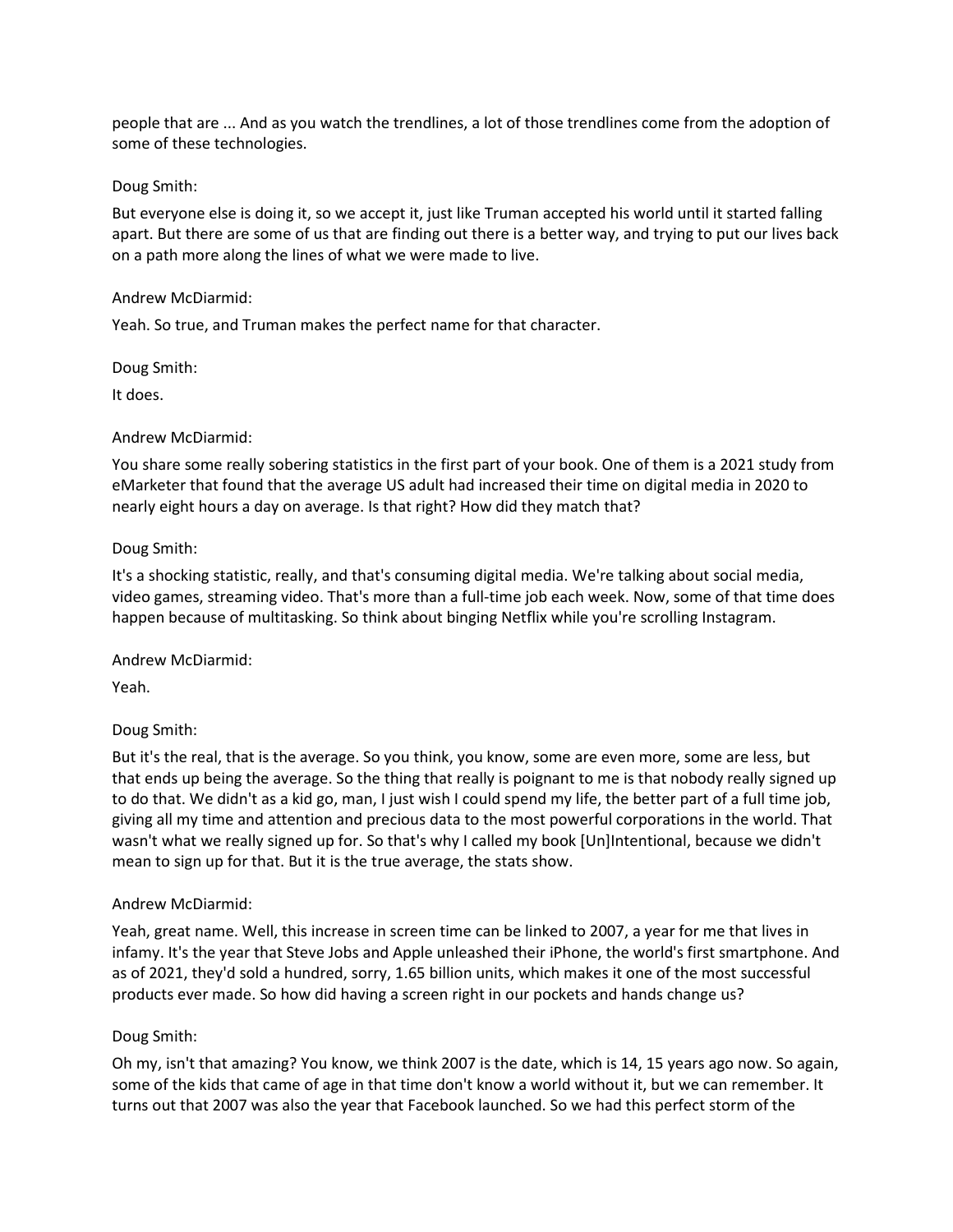invention of social media and the internet connected device on every person. So yeah, there's obviously tons of changes. I call out just a few and I'll just mention a few here, but yeah, obviously we're distracted, constantly distracted.

# Doug Smith:

But not only are we distracted, we almost have to be distracted, and by design, by a design, these apps are designed to cause us, if we have five seconds to wait in line, the first thing we think about is to pull out our phone and see what happened on Twitter. And that's by design.

# Doug Smith:

Other things we know, that online discourse is notoriously uncivil. We all know people with what we would call maybe digital courage. They say stuff online they'd never say in person. The idea, we know that, especially among the younger, the mocking, the bullying, it's epidemic there, especially among the kids and young people there. As a dad of four daughters, another aspect that's really tragic is how sexualized everything has become, young girls thinking by what's online, that's what women are made to be. What's on TikTok is what kind of defines the visual of what we're supposed to be, instead of so much more.

# Doug Smith:

So with all of that, I recognize that our lack of focus is really ruining our ability to think clearly at all. And if we can't think clearly, then who are we at the end of the day? And that's what really pushed me to want to try to help people with this.

## Andrew McDiarmid:

Yeah, yeah. And you actually talk about the dopamine pleasure cycles that these screens can induce in us, similar to those who are taking serious drugs. I mean, it's really a trick in the brain into this cycle of pleasure. Now, there's a section in chapter two of your book called Do What You Want, Or What They Want You to Want. So this tech doesn't really form desires or create addictions in us by accident. What do the builders of apps and tech gadgets and streaming platforms know about us that we often don't even realize?

## Doug Smith:

Oh yeah, that's such a great question. I first have to say that, as I mentioned in this book, I'm a huge believer in the concept of free will. And in fact, if Dr. Egnor has a fan club, I'd want to join it because he does such a fantastic job in all that he does, defeating materialism and especially the lie that free will is an illusion and so on. And I've studied on that, I blogged a little bit, but nothing like what Dr. Egnor does. So shout out to Dr. Egnor.

## Doug Smith:

But how we use our free will can be exploited. So that's why these companies that are making the devices we all see and the software we all use hire the top behavioral psychologists, neuroscientists, and apply this technology in what Adam Alter in his book Irresistible talks about, weaponizing these ideas to manipulate us.

## Doug Smith: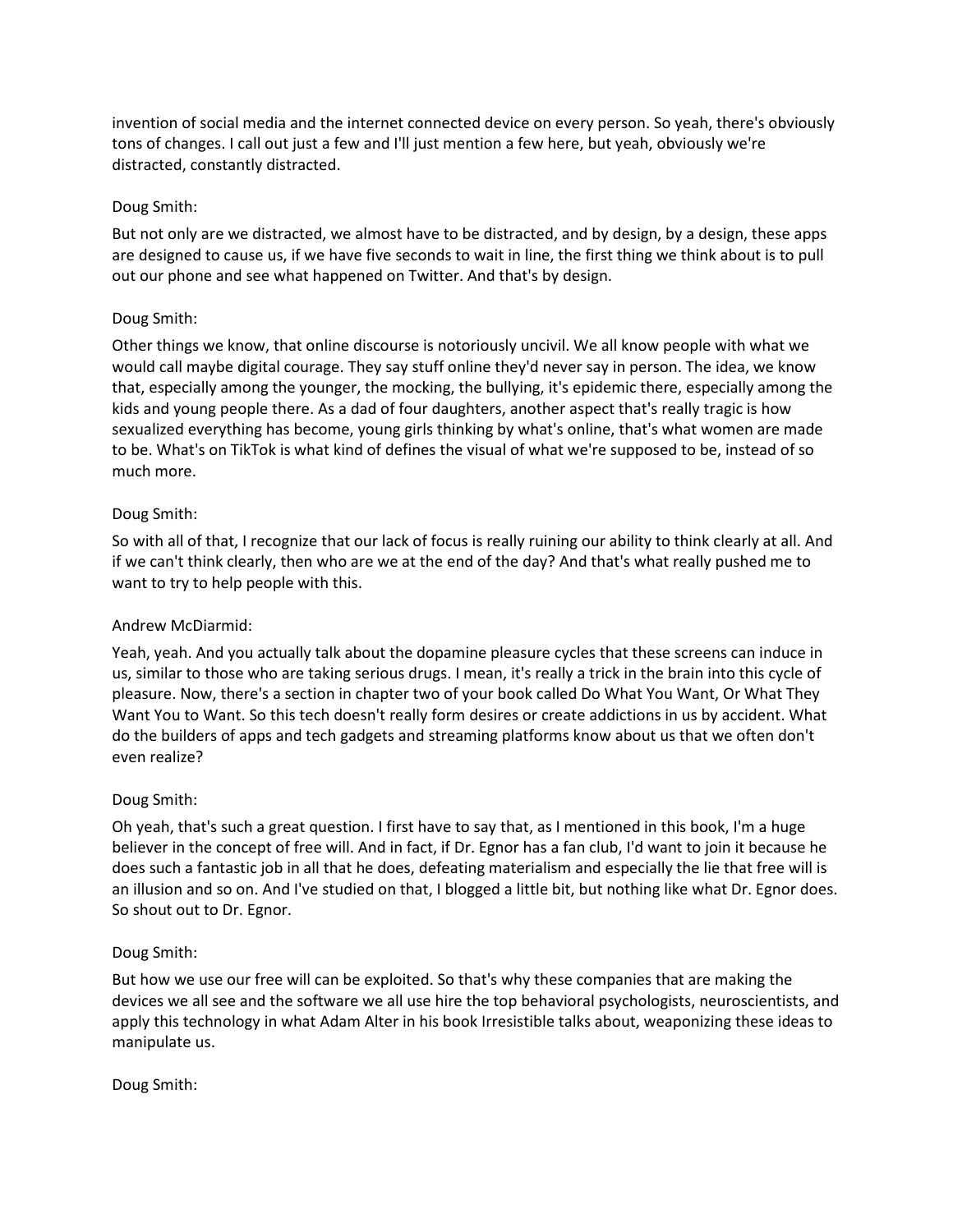And so what do they do? Well, they do all kinds of things, but among them is they run thousands of experiments on us individually, with all the buzzwords of the day, the big data, the AI, the machine learning algorithms we hear about. So they're doing whatever they can to keep us engaged. And that's the keyword, engagement, is to keep us on their platforms as long as possible. If we didn't click the button, why didn't we? Try a different experiment until they literally weaponize the experience so that we'll do what they want us to do. And what I say is that's shaping our desires. And so our desires end up forming how we make our decisions, and we apply our free will to the desires that they have created in us.

# Andrew McDiarmid:

Yeah. And where else do we see this, the kind of behavior that these apps and games are trying to continue in us? We see it in casinos, and these apps and game development companies, they take some cues from casinos, don't they?

# Doug Smith:

They sure do. Yeah. They know that casinos know how to make people keep on playing. They know that, oh, man, I might just win the next time, if I put in just one more dollar, one more whatever. How do they do that? They employ a system of variable rewards because it's not a predictable reward that really works. It's the maybe that'll happen. So they vary not only the frequency of rewards, but also the intensity of the rewards.

# Doug Smith:

And so the tech companies know exactly the same thing. They know that, okay, if I'm going to show a certain post at a certain time on social media, or if the video game is going to show a certain loot box or a certain maybe a power up feature at the right time, it never happens in exactly a predictable way because they know that if it's unpredictable, we'll keep on trying to find out what happens next. And again, casinos have been doing that for a long time, and big tech is just applying it on a much more massive scale.

## Andrew McDiarmid:

Yeah. Now, these developers and tech companies know that we are impatient these days. We have self gratifying as the order of the day, we want instant, and we're getting it a lot. So how does this impatience in us lead to compliance?

## Doug Smith:

Right. That's such a good question. I mean, it used to be years ago, as a software developer, we'd talk about making things user friendly, which used to mean let's make things easy to use, make it so we don't have to type in cryptic commands to make computers do what they want. But today the idea is that it's biased, the easy thing to do is biased towards what they want us to do.

## Doug Smith:

So we're talking about it's the shopping sites with countdown timers. You'll miss out. Or it's the three choices, but the big one in the middle with the higher price is what they want us to want, so that's what we do. It's the buy now button. It's like click that. Or it's the streaming video platforms that have autoplay. We don't have to make a decision, so we just binge watch, and all of a sudden, we're up all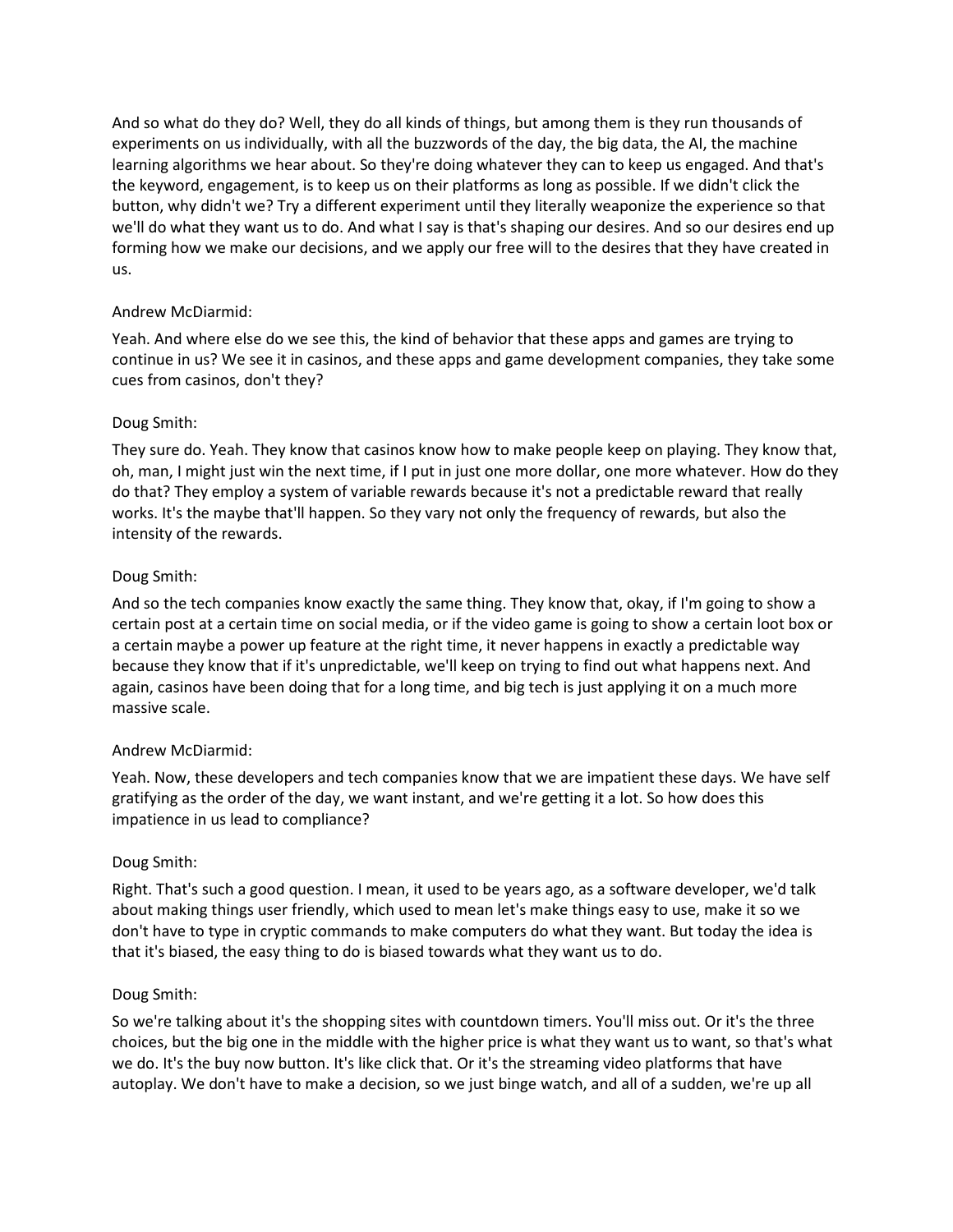night watching whatever, because we didn't have to make a decision. We're even just too impatient to make that decision to change or to adapt. And so-

#### Andrew McDiarmid:

Don't even get me started. Don't even get me started on those autoplay features. I think Netflix was the first to put that in, and oh, it just makes me so mad, that they take away people's right to have a little bit, just a few seconds of time to think, okay, is it wise to watch another episode?

Doug Smith: It is tragic, and Netflix-

Andrew McDiarmid:

And you can't turn it off.

# Doug Smith:

You can't turn it off. No, you can't. And not only that, they also recently added, I think, a play something feature, like not only are we binge watching, but we don't have to want to choose what to watch tonight. So just let Netflix not only choose how long we watch their platform, but choose what we watch to begin with. So again, shaping our desires masterfully.

## Andrew McDiarmid:

Wow. Yeah, I knew there was a reason we came off of Netflix a couple years back. I just didn't like the way it was going, you know?

Doug Smith:

Me too.

Andrew McDiarmid:

Not to mention 90% of the product is unwatchable.

Doug Smith:

Yep.

## Andrew McDiarmid:

So in a second episode, we'll look at some of the solutions that you've come up with, where we can go from unintentional to intentional with our screen use. But before we close this episode out, I just wanted to get some clarity on who is shaping these desires of ours and why.

## Andrew McDiarmid:

As we live our lives online, our digital footprint becomes what you would call, and what you did call in the book, an epic digital biography, an instruction book for anyone or anything to learn what works on us and what doesn't. So all that past history is leveraged towards our future decisions, and big tech is making full use of it. So tell us a little bit about who big tech is. Who are these people? Why are they doing it?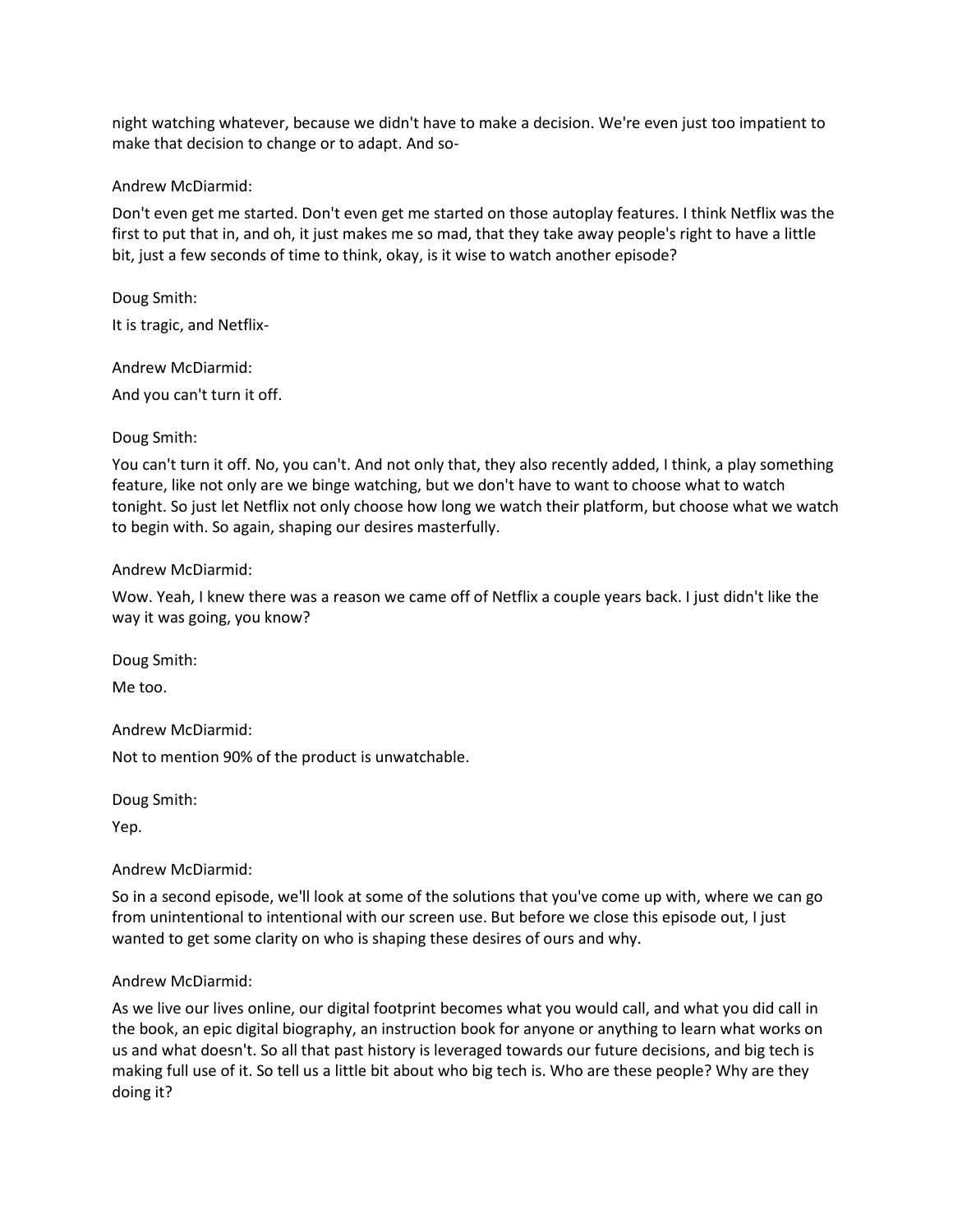## Doug Smith:

Yeah, that's such a good question. It's, well, big tech is certainly our, I call it our household and our handheld names. But I was really surprised as I looked at the, it's hard to remember 20 years ago, but 20 years ago, the top companies on the market were more diverse. We're thinking about GE and Microsoft and Exxon and Citigroup and Walmart, kind of a smattering of different industries. But today it's Apple, Microsoft, Amazon, Google, and Tesla. But in 2021, it was Facebook. Facebook's had a bit of a hard year.

# Doug Smith:

But all that to say, it's the big tech companies, and why are they winning? And they're winning by optimizing their growth on our willingness to completely reorient our lives and whole societies around what's happening next on their platforms. And this drive of growth, this growth imperative, I call a conquest. Let's just call it what it is. Amazon has conquered by dominating and exploiting the size of their platform to just take out whole other industries. So it's truly a conquest model, and we've been overrun by it.

# Andrew McDiarmid:

Yeah. Well in your book, you discuss the ideas of Edward Bernays, nephew to Sigmund Freud, and considered the father of public relations. I just want to share a quick story that you include in your book because it's just so indicative of what's been happening. He combined ideas he learned from his uncle on psychoanalysis with new insights on crowd psychology, and he pioneered methods of influencing the public. In your book, you describe one of his notorious public relations achievements of influencing women in the late 1920s to buy more cigarettes from his client, American Tobacco Company. Tell us how he did it.

## Doug Smith:

I'm so glad you asked about that because as I say, Edward Bernays is like the most influential person in the 20th century that nobody's probably ever heard of before, because he was so successful behind the scenes. But yeah, this thing with the influencing women to smoke, first of all, in the 1920s, it was a social taboo for women to smoke. Women didn't smoke. If they did, they didn't smoke in public.

## Doug Smith:

So what did he do? He didn't create an ad campaign that was like, hey women, you should smoke more. What did he do? He made it news instead. He made a newsworthy event. In this giant parade, I think it was the Macy's Parade, downtown parade in New York, he hired fashion models, and contacted news outlets who were informed at a certain time, there's going to be some newsworthy event.

## Doug Smith:

And what was the newsworthy event? These fashion models would take out not cigarettes, but torches of freedom. He rebranded them or relabeled them to indicate, to just really exploit the spirit of the age, which was more women's liberation, more women's rights, which is all good, all good for equality, but pointing it towards an intentionally addictive and deadly product likes cigarettes, that's manipulation and exploitation. And that's exactly what he did. And the companies today, big tech companies today, are using the same strategies.

## Andrew McDiarmid: